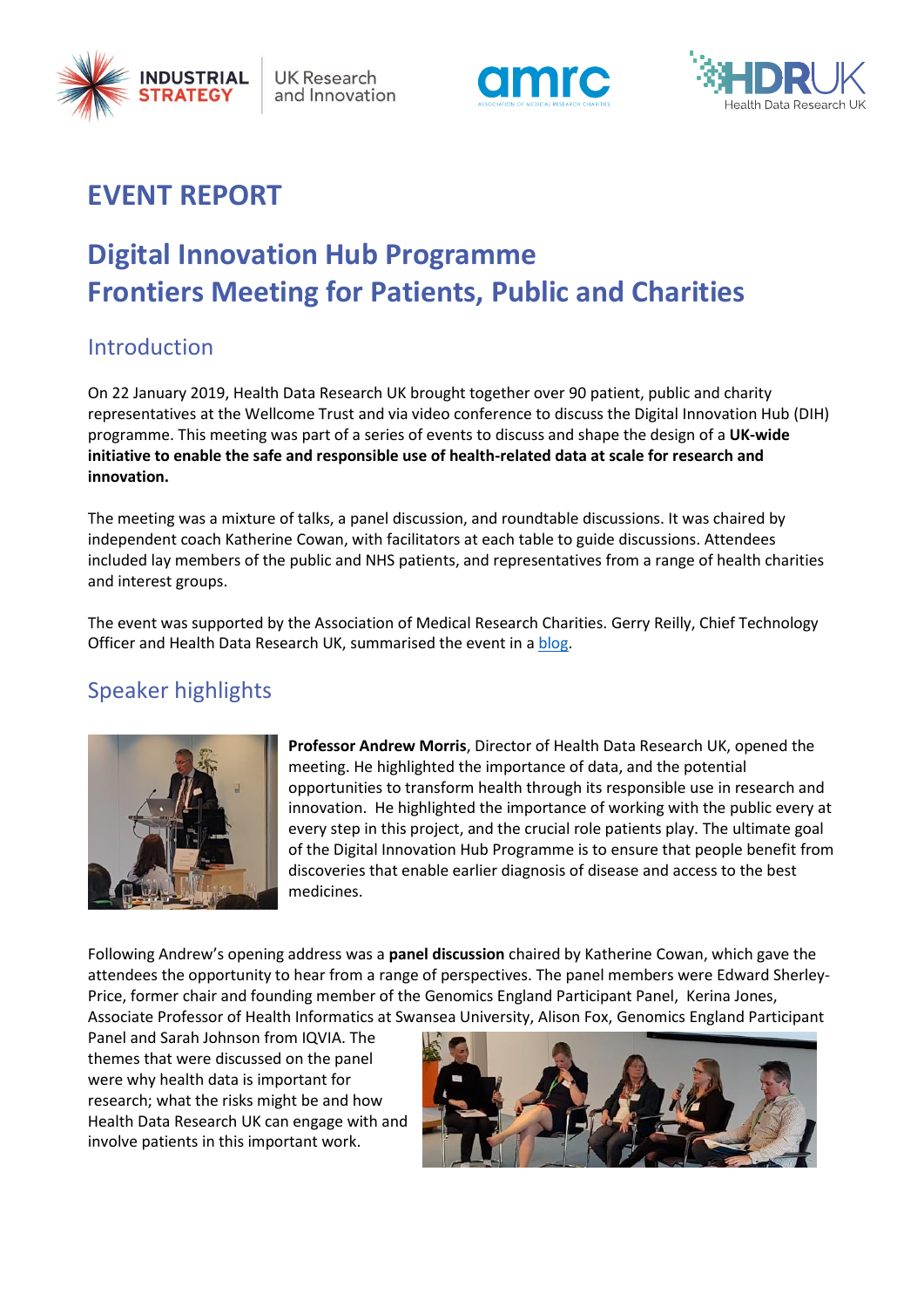





## Outputs of roundtable discussions

Following the opening talk and panel discussion, attendees participated in lively roundtable discussions feeding in their thoughts, hopes and concerns. The animated discussions brought up some important ideas and suggestions for the goals of the DIH programme and the way it operates. A summary of the categories of suggestions is provided here:

#### **What opportunities from health data do you find most exciting and engaging, and why?**

- Patients are essential they are crucial to unlocking data.
- Wider inclusion: making sure the more vulnerable communities have their views heard.
- Opportunities for mental health research.
- Patients want to see what the research achieves and ensure the research is implemented.

#### **What would you see as the main risks and public concerns about health data, and why?**

- Who owns the data? It is a 'scandal' that we don't control our data and can't donate it like blood.
- Worries that commercial interest is not aligned with patient benefit.
- Security around control of data and de-identification.
- Lack of inclusion of groups in discussion and even in the data. This must be inclusive, and we must reach out to engage where people are and not expect them to come to us.
- Be honest about the use of data, why and the benefits.

#### **How can we generate public trust and confidence in how data is collected, used and safeguarded?**

- Total transparency is key.
- We must make sure bad results are published alongside the good stuff.
- Clear and accessible information at all stages and listen to feedback.
- Educating people on why decisions (that are informed by data) have a real impact.
- HDR UK should have a Patient Charter.

#### **What are the best ways to embed public engagement in the work of the Digital Innovation Hubs?**

- Need to understand difference between patient engagement through charities and public engagement.
- Need to understand that not everyone wants to engage, but they should still be fully benefited by the research.
- Need innovative ways to reach out.
- Be respectful of people time and input.
- Keep a fresh perspective.
- Cannot be tokenistic, must be inclusive, involve large groups and continue through the programme. Must include feedback to show what has been impacted by the input received.

### Next steps

The feedback received at this event will be used by Health Data Research UK to shape how to embed a public voice into the Digital Innovation Hub framework.

This phase of the programme will continue through to the end of April 2019 and during this time there will be further opportunities to contribute to the development of the Digital Innovation Hub Programme.